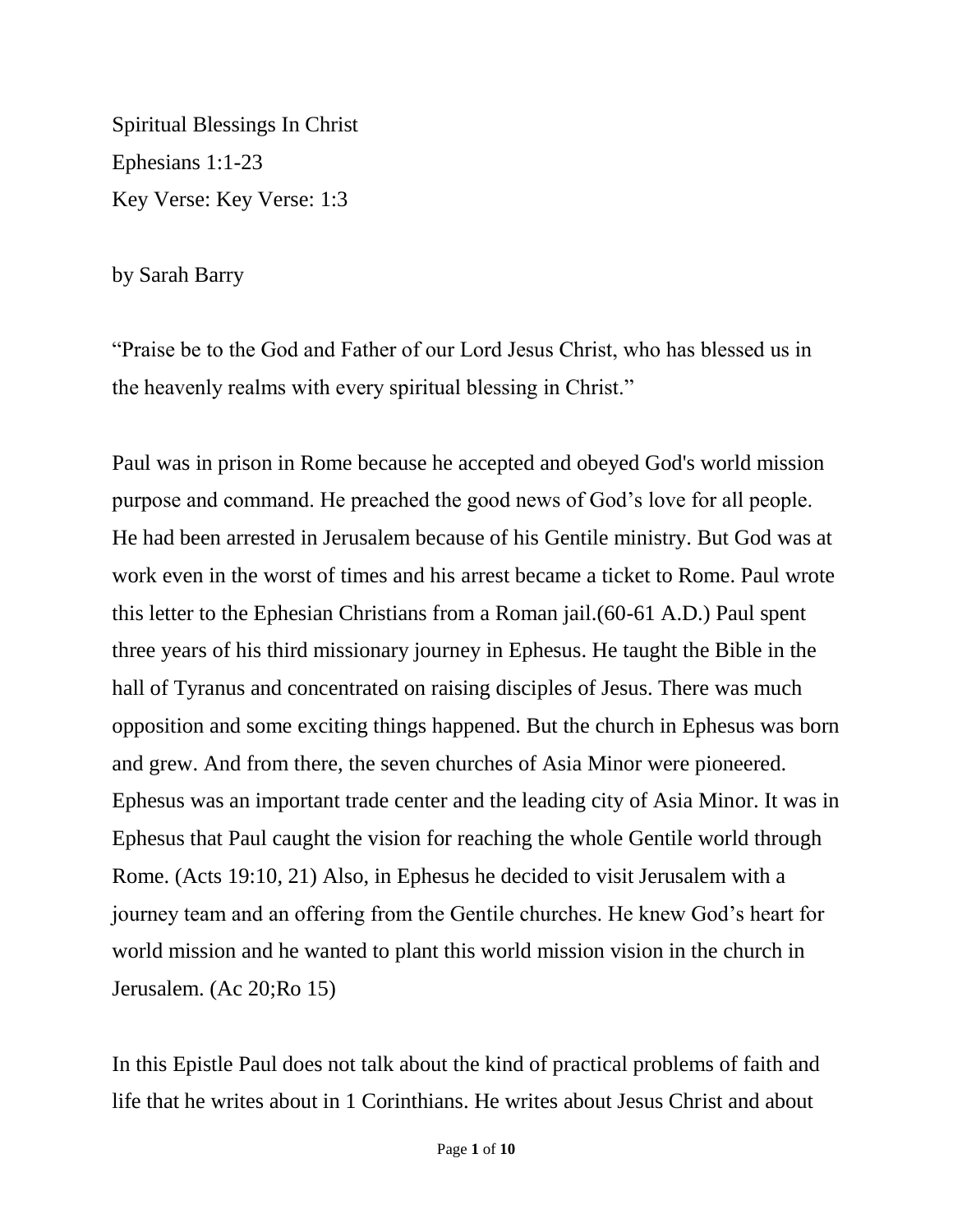the "mystery of the gospel"--God's great purpose of world redemption and God's plan to unite all things through Jesus Christ. The mystery of the gospel is that God loves the whole world, and Jesus died to save Gentiles as well as Jews. So the church must be a missionary community, always reaching out to the non-Christian world to bring all kinds of people to a saving knowledge of Christ, and into true unity in the body of Christ. Ephesians tells us that we must welcome one another in love, maintain spiritual order in our fellowship, and be fully equipped with spiritual armor and weapons to do battle with our adversary, the devil. Paul calls himself an ambassador in chains. He was imprisoned because he crossed barriers and preached and practiced God's love for all people–Jew and Gentile, slave and free, man and woman. He exposed the mystery that had been hidden. He asks for prayer that he may fearlessly proclaim the gospel. This letter is full of encouragement and thanksgiving and praise to the almighty, sovereign, loving God. It is about loving each other and being one in Christ. Here in this first chapter, he talks about the abundant spiritual blessings with which God has blessed us in Christ.

## Part 1–Spiritual blessings in Christ

Let's read verses 1-3. "Paul, an apostle of Christ Jesus by the will of God, to the saints in Ephesus, the faithful in Christ Jesus: Grace and peace to you from God our Father and the Lord Jesus Christ. Praise be to the God and Father of our Lord Jesus Christ, who has blessed us in the heavenly realms with every spiritual blessing in Christ." Paul could have been full of self-pity and complaints. He could have complained about God. He could have complained to God. After all, he served God faithfully and obeyed his world mission command with his whole heart. And what did it get him? He was in jail.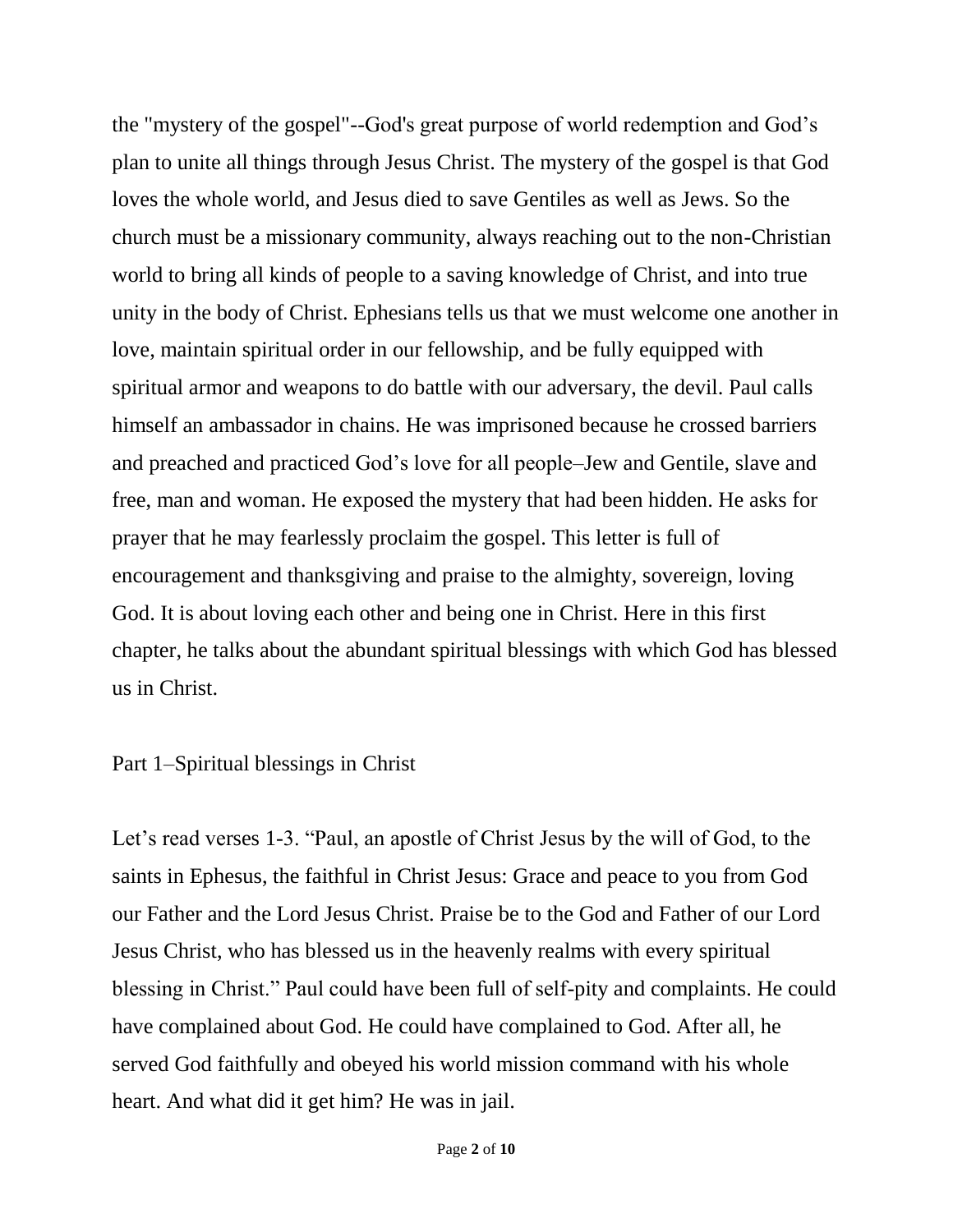Last week 23 South Korean Christians were kidnaped and held as hostages in Afghanistan. They went there in obedience to Jesus' command to go and make disciples of all nations. They were mostly medical students, nurses and English teachers. They were working to help the poor and needy people of Afghanistan. Their leader, Pastor Hyung Kyu Bae, was executed. He joins the martyrs of the church from Stephen and the Apostle James, and others down through the ages who have given their lives for Jesus and the gospel. The other hostages are at grave risk. I pray that God may give them faith and courage to honor God in life or in death. May God raise up a vital and growing body of believers from the blood of martyrs spilt on Afghan soil.

Paul's situation was tough, but he did not complain. He was full of thanksgiving. He did not think about himself. He thought about God's great mystery, concealed down through the ages but now made known. He thought about Jesus and about the men and women who were faithful in Christ Jesus who lived in Ephesus. So he writes this letter to them. It is full of thanksgiving and hope. How could Paul be so full of thanksgiving and hope? It was because of the spiritual blessings. Spiritual blessings come from God and from Christ who was raised from the dead and seated at the right hand of God in the heavenly realms. In the first 14 verses, "in Christ" or "in him" are repeated 13 times. Spiritual blessings are given "in Christ." What does it mean to be "in Christ?" Jesus describes our relationship with him as a vine and branch relationship. (Jn 15:5) We are in him and he is in us. We draw our life and strength from Jesus. If we are cut off from him we are spiritually dead. Paul also talks about our union with Christ. We are united with him in his death and in his resurrection. (Ro 6) We come to be "in Christ" when we hear and believe the word of truth, the gospel of salvation, and invite Jesus into our hearts.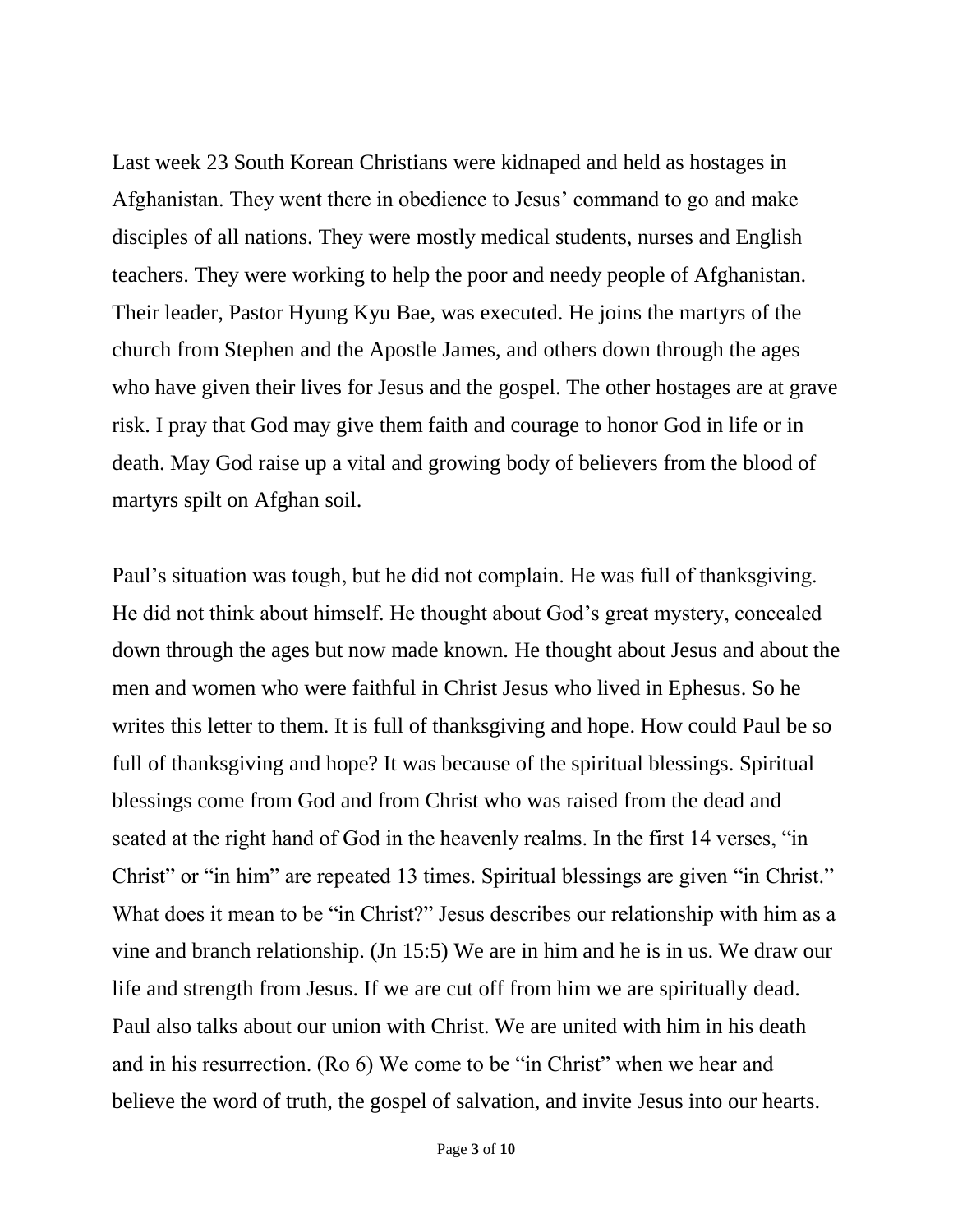The Holy Spirit works to apply that gospel to our lives. He comes to dwell within us. Read verse 13. "And you also were included in Christ when you heard the word of truth, the gospel of your salvation. Having believed, you were marked in him with a seal, the promised Holy Spirit...." God's blessings are God's grace and they are a source of peace. Paul could be full of peace and thankfulness because he had spiritual blessings from God–from the heavenly realms where Christ reigns. (3,20) Even if we have all the human and material blessings that we could want or imagine, if we do not have God's blessings, we cannot be really satisfied and we can have no peace. What, then, are these spiritual blessings?

First, chosen in Christ. Verse 4 says, "For he chose us in him before the creation of the world to be holy and blameless in his sight." We must look at our lives from God's perspective. The Creator of heaven and earth had a plan for his world before he created it. And he had a plan for each of us. (Ps 139) God knew that the beautiful world he created would become a dirty and ugly fallen world because of mankind's sin. In such a world no one could really be happy. God was not happy either. He could just walk away and forget about it. Or he could dump it in a celestial trash can and start over. But the Bible tells us that he loved the world. And sent his one and only Son to suffer and die for the people of the world. He made a plan to save and redeem fallen mankind and to unite all things in himself. He chose us to be a part of this great, all encompassing plan. What an amazing spiritual blessing. The big picture is in God's mind, but he starts with us one by one. God chose us in Jesus before the creation of the world to be holy and blameless in his sight. We weren't holy and blameless when he chose us. We aren't holy and blameless now. We are sinners. But God chose us in Christ. Through Christ he is working to make us holy and blameless. He chose us to participate in his great plan to bring all people to himself. He did this for the praise of his glory.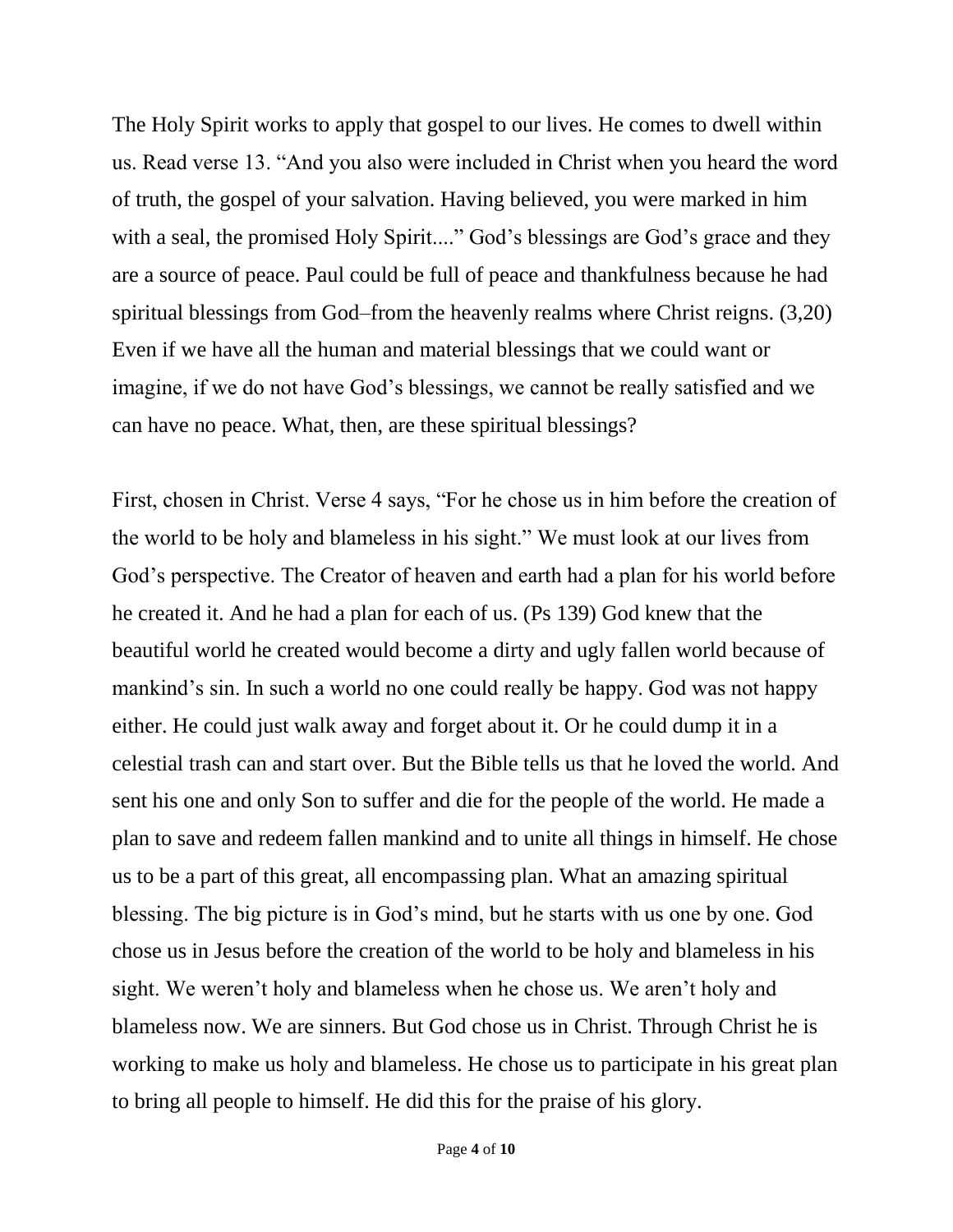God began his redemptive plan in the Old Testament by choosing one man, Abraham. (Actually, he began before the creation of the world.) He promised to bless him and make him a blessing. Abraham was not holy or blameless, but he believed God's promises. God credited his faith to him as righteousness. (Ge 15:6) God chose one nation, Israel out of all nations on earth to be his treasured possession. He wanted to make them a kingdom of priests and a holy nation. They failed, but God did not fail. God sent Jesus the Messiah through them. Jesus chose his disciples. They did not volunteer. But they accepted his choosing and his call and they followed him. Finally, they confessed, "Lord, to whom shall we go? You have the words of eternal life." God chose all of us. 1 Peter 2:9 says, "You are a chosen people, a royal priesthood, a holy nation, a people belonging to God, that you may declare the praises of him who called you out of darkness into his wonderful light." God chose Paul. God said, "This man is my chosen instrument. To carry my name before the Gentiles and their kings and before the people of Israel. I will show him how much he must suffer for my name."(Ac 9:15-16) Paul did not volunteer to be an apostle to the Gentiles. He didn't even like Gentiles because he was a legalistic Jew, a Pharisee. But he was not disobedient to God's calling. God blessed him and blessed the world through him. God chose each of us in Christ to participate in his world redemption plan. He chose Pastor Ron to be the pastor of our church. Pastor Ron did not volunteer. God chose him and appointed him and he seeks God's help daily to be faithful to that calling. Being God's chosen people is sometimes a blessing that is hard to bear. Tevye in "Fiddler on the Roof" lived in Russia. He and the other Jews there suffered because they were Jews. Once Tevye looked up to the sky and said to God, "Thank you for choosing us! But why don't you choose someone else sometime?" We can understand him.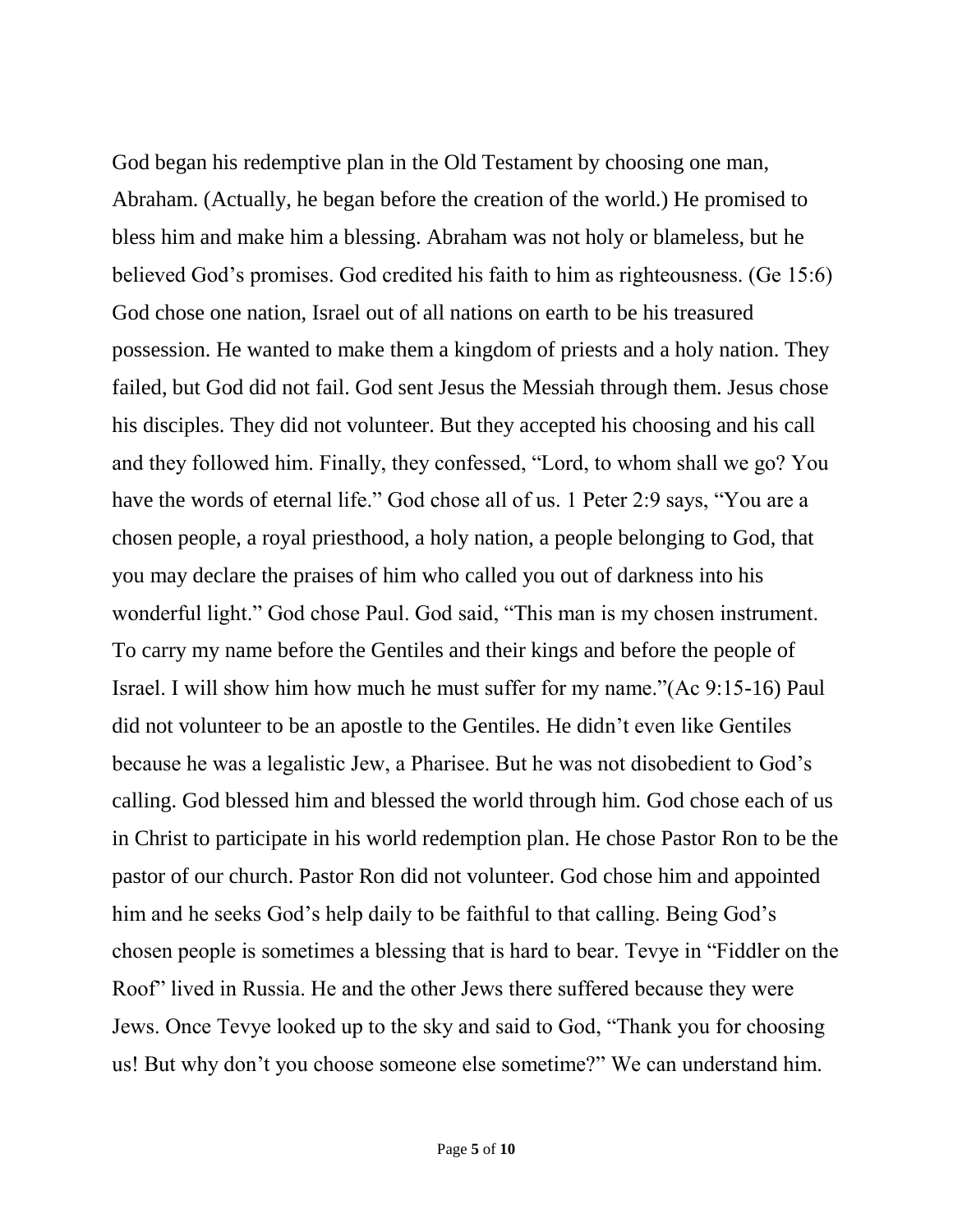Second, predestined. (4b-5) "In love he predestined us to be adopted as his sons through Jesus Christ..." God predestined us in love. We are children of God and heirs–heirs of God and co-heirs with Christ. Some people don't like the word, "predestined or predestination." They don't like it that God "predestines" people. But at the same time, they fatalistically think that they are predetermined by their parents' genes or by fatalistic family circumstances or because something bad happened to them as children. Some people excuse their homosexual life-style or their slavery to lust on the grounds of biological or genetic determinism. These fatalistic ideas plant despair and hopelessness in people's hearts. But the sovereign God predestines us in love to be adopted as his sons through Jesus Christ. He alone can break the chains of fatalism. When we accept the sovereignty of our loving God we are set free from fatalism. Our God is a living God. He responds to faith and to prayer. God decided to destroy the Israelites who worshiped the golden calf. But when Moses prayed for them, God relented. (KJV says "God repented.") (Ex 32:12-14) He changed his mind. He listened to Abraham's prayer for Sodom. In his sovereign wisdom, our God gives us freedom to choose to follow Jesus and freedom to reject his love. Our sovereign God works to accomplish his good purpose in us and in the world. He works to make us holy and blameless in his sight. He works through the mighty power by which he raised Jesus from the dead. "And we know that in all things God works for the good of those who love him, who have been called according to his purpose." (Ro 8:28) When we accept God's sovereignty and know that God is good and God is powerful, then we can get rid of fatalistic ways of looking at life.

"In love he predestined us to be adopted as his sons." (4b-5a) Adoption to sonship was a Roman thing. An adopted son has the same rights and privileges as a natural son. We know the story of Judah Ben Hur who was condemned as a galley slave.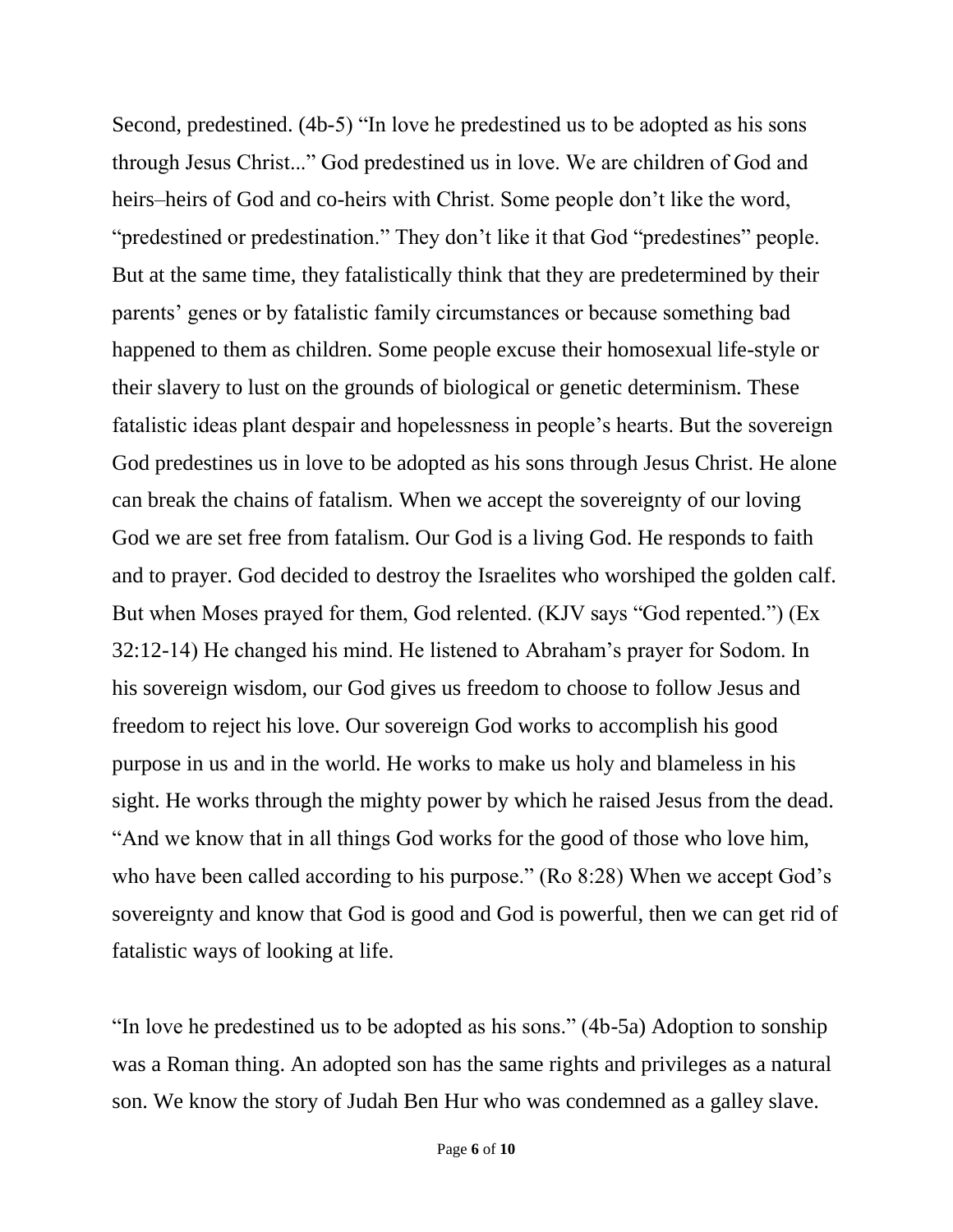He rescued a Roman Consul from drowning and Consul Quintus Arrius adopted him as his son. He had all the rights and privileges of the son of a Roman Consul. But he also had the right to refuse this. (Which he finally did) As God's sons and daughters we have an inheritance that will never perish spoil or fade, kept in heaven for us. If we don't want this blessing, we are free to reject it and live as spiritual paupers without hope in the world. Adoption as sons and daughters is God's grace. It means that we have a love relationship with the Creator God. To know that our lives are in the hands of a loving, almighty God is a great spiritual blessing. Our God does not rob us of free will. He gives us freedom to accept or reject his love and grace.

Third, Redeemed. Look at verses 6-7. "to the praise of his glorious grace which he has freely given us in the One he loves. In him we have redemption through his blood, the forgiveness of sins, in accordance with the riches of God's grace." Redemption is a spiritual blessing that sets us free. We were living as slaves to sin. The Bible says that whoever sins is a slave to sin. Slaves are not free. They serve a harsh taskmaster. A sinful habit takes hold of us and refuses to let go. We think that we are free if we do whatever we feel like doing. This is the devil's deception. We think that following the desires of our sinful nature is a mark of freedom, but soon we find that this is slavery that makes us miserable. Sin is a very demanding master. He does not let us go. But God redeemed us through the blood of Jesus. Peter says, "for you know that it was not with perishable things such as silver or gold that you were redeemed from the empty way of life handed down to you from your forefathers, but with the precious blood of Christ, a lamb without blemish or defect. He was chosen before the creation of the world, but revealed in these last times for (our) sakes...so our faith and hope are in God." (1Pe 1:18-21)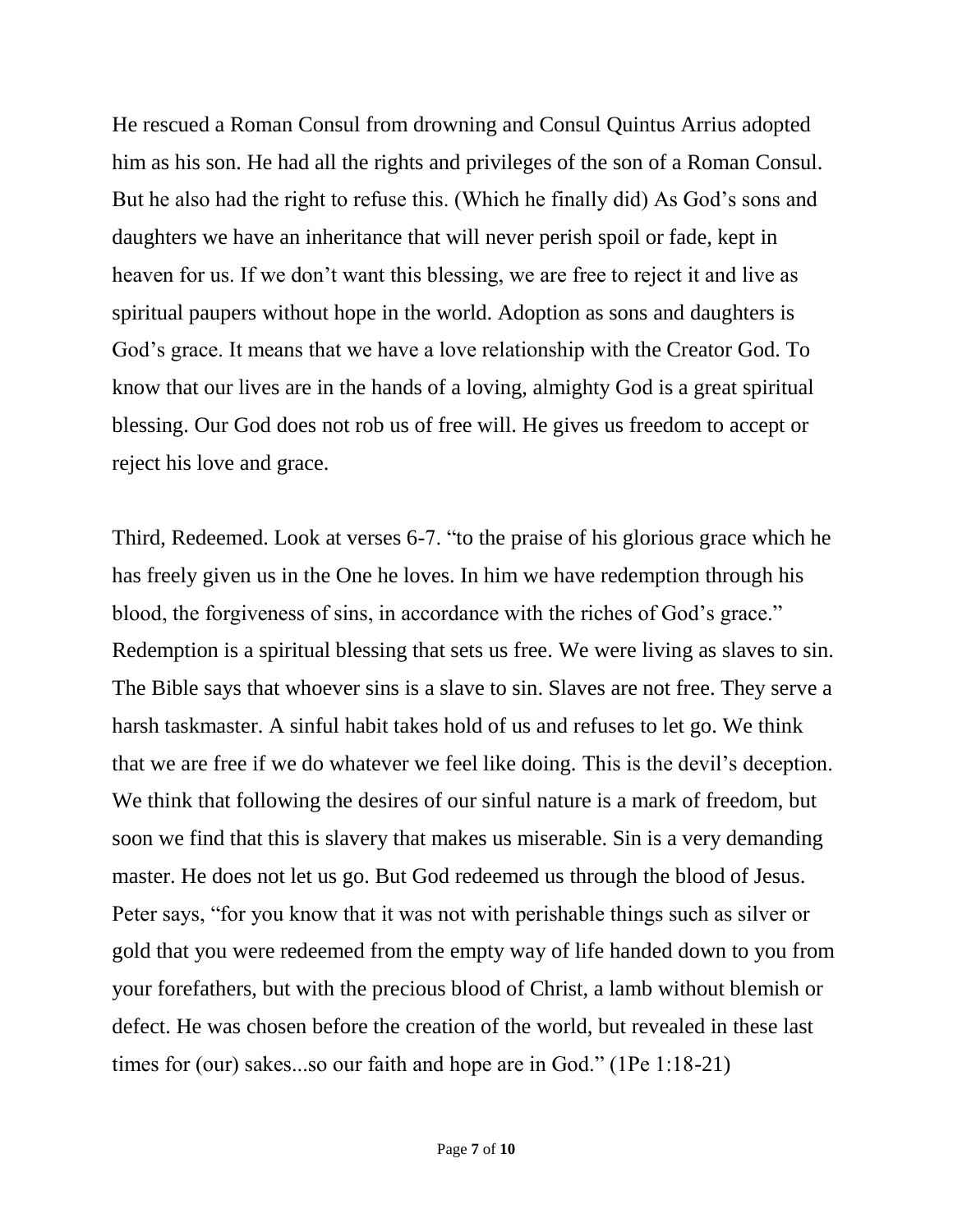Fourth, Forgiven – Forgiveness is a spiritual blessing that brings peace. Read verses 7-8. "We have redemption through his blood, the forgiveness of sins, in accordance with the riches of God's grace which he lavished on us with all wisdom and understanding." God is wise and understanding. He knows what we really need. We need to be forgiven and to forgive. He also gives us wisdom and understanding so that we may realize the importance of being forgiven and forgiving others. David was a king and a successful general. He was a poet and he was loved by everyone. But he wrote, "Blessed is the man whose sins are forgiven." (Ps 32) He realized that his achievements did not satisfy him or make him happy. He found that forgiveness is the best blessing. It is through receiving God's grace of forgiveness that we receive and know God's love. God's love and grace fill our hearts with inexpressible joy.

Fifth, Hope–and a mystery revealed. See verses 9-10. "And he made known to us the mystery of his will according to his good pleasure, which he purposed in Christ, to be put into effect when the times will have reached their fulfillment–to bring all things in heaven and on earth together under one head, even Christ." God's great hope for the world was a mystery until Jesus came.(18) Now, the mystery of his will is made known. His plan is to unite all things in Christ. Our hope is in Christ who saves us by his gospel ad gives us the Holy Spirit as a deposit guaranteeing our inheritance in heaven. (11-12) We are in God's kingdom and God's kingdom is in us. The mystery revealed gives us a sure hope. Christ is enthroned in heaven and he is enthroned in our hearts. He is enthroned in his church. People must have hope. When we have no hope, we despair. We sometimes grasp false hopes and these false hopes keep us going for a while–hope of making money and living the American dream, hope of finding the perfect husband or wife; hope of making a great achievement. But these hopes, even if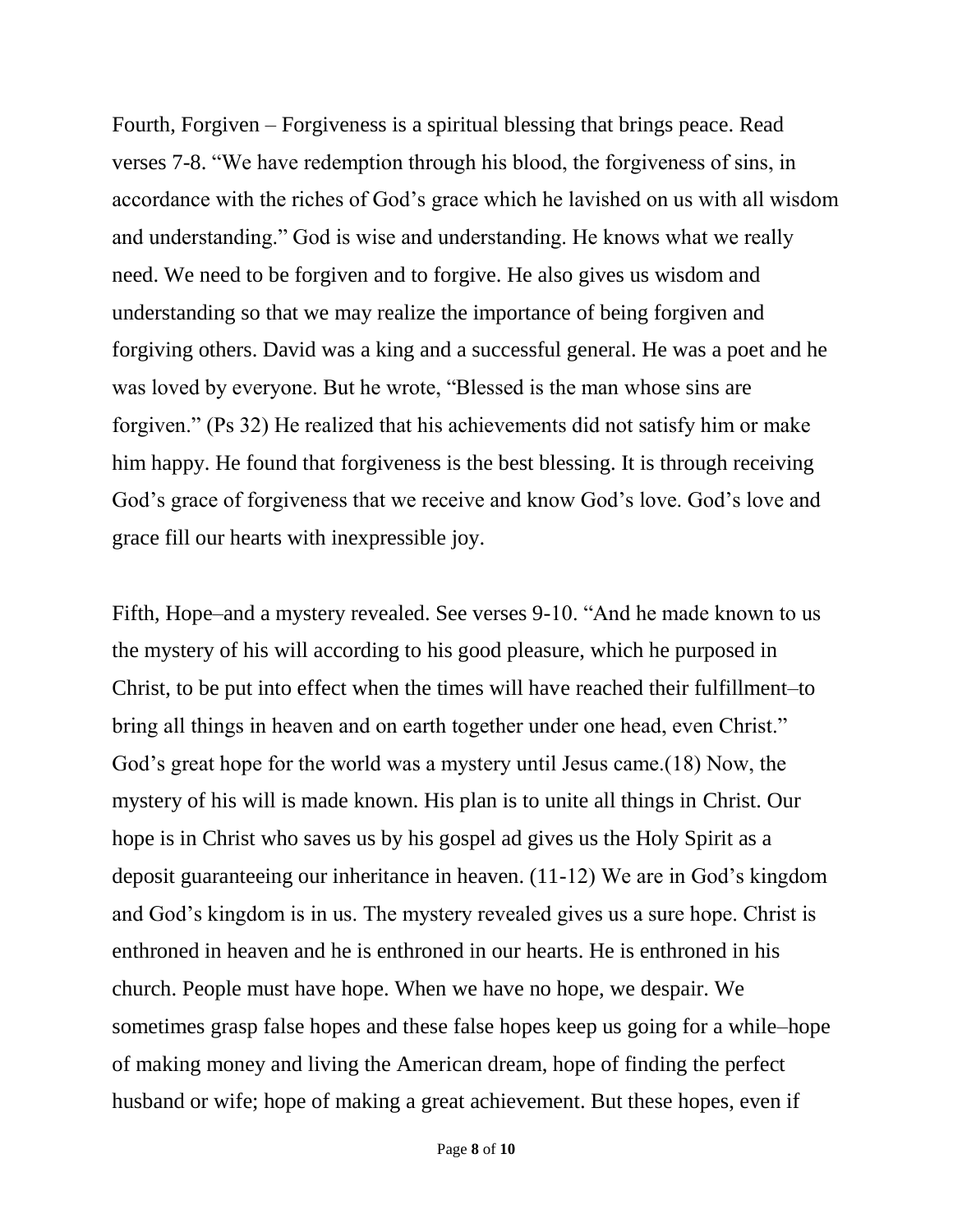realized, don't give real peace or satisfaction. But real hope, hope that does not disappoint us, is hope in God. God is a God of hope and he invites us to share his hope.

Part 2–Thanksgiving and prayer topics

First, Thanksgiving topics– Read verse 15."For this reason, ever since I heard about your faith in the Lord Jesus and your love for all the saints, I have not stopped giving thanks for you, remembering you in all my prayers." Paul was thankful because the believers in Ephesus had strong faith in the Lord Jesus Christ. He was thankful because they loved each other and their love extended to all kinds of believers everywhere. Paul prayed for them and was full of thanks. He had no place for complaints and no room to feel sorry for himself in his mind and heart.

Second, prayer topics. Paul has two prayer topics for them and for us. First, That we may be given a spirit of wisdom and revelation so that we may know God better. Verse 17 says: "I keep asking that the God of our Lord Jesus Christ, the glorious Father, may give you the spirit of wisdom and revelation so that you may know him better." To know Jesus is to know the Father God. Even near the end of his life, Paul wrote, "I want to know Christ. Surely he knew Jesus. But he still wanted to know him better. I want to know God better too. May God give all of us this spirit of wisdom and revelation so that we may know him better.

Next, he prays that the eyes of our hearts may be enlightened so that we may know the hope to which he has called us. Read verse 18. "I pray also that the eyes of your heart may be enlightened in order that you may know the hope to which he has called you, the riches of his glorious inheritance in the saints. Our spiritual